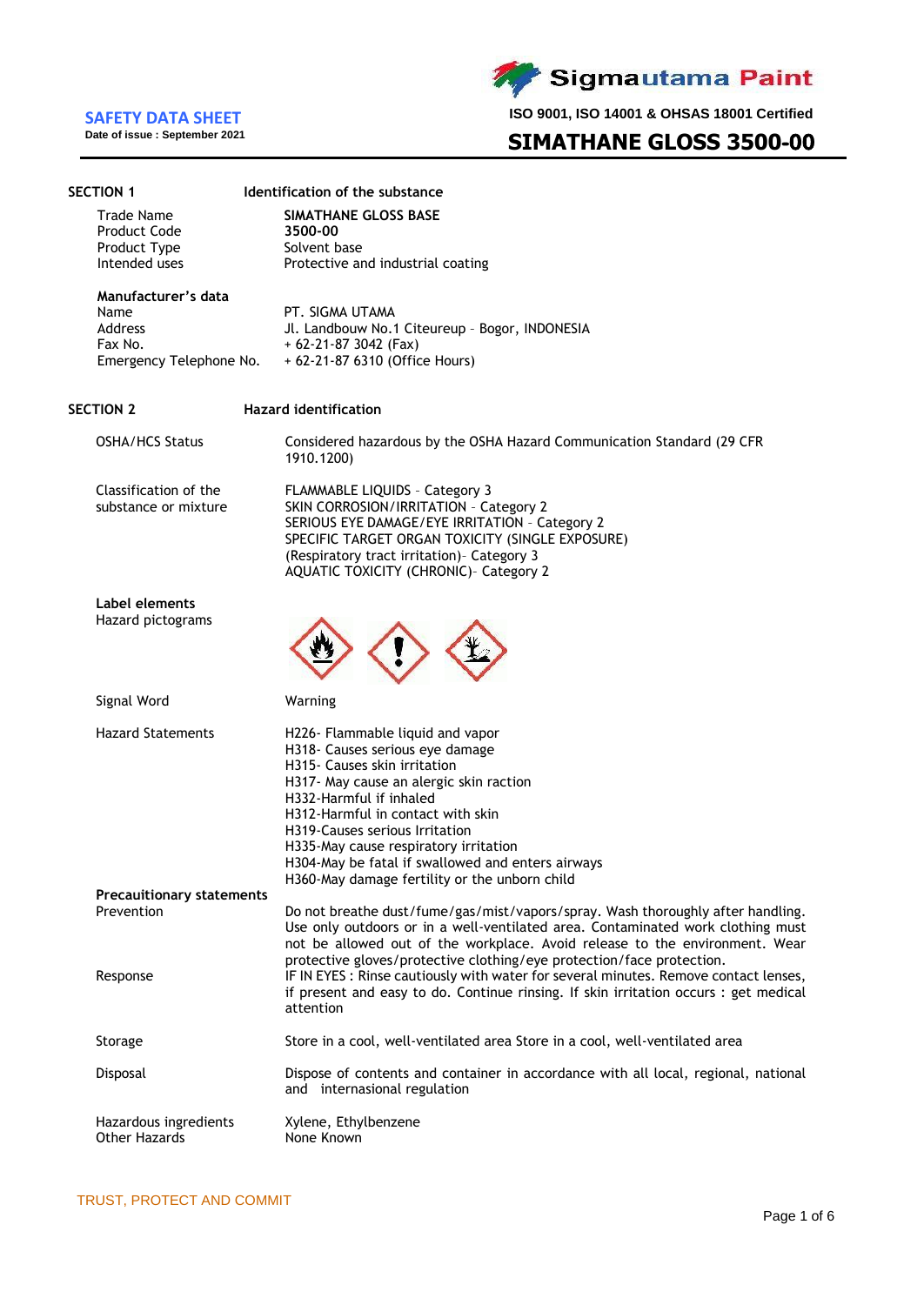**Date of issue : September 2021**



**ISO 9001, ISO 14001 & OHSAS 18001 Certified**

# **SIMATHANE GLOSS 3500-00**

**SECTION 3 Composition**

| Ingredient        | <b>CAS No</b>  | Conc. range (%) | <b>GHS Classification</b> |
|-------------------|----------------|-----------------|---------------------------|
|                   |                |                 | Flam. Liq. 3; H226        |
| Xylene            | 1330-20-7      | $5 - 15$        | Acute Tox. 4; H332        |
|                   |                |                 | Acute Tox. 4; H312        |
|                   |                |                 | Skin Irrit. 2;H315        |
|                   |                |                 | Eye Irrit. 2;H319         |
|                   |                |                 | STOT SE 3;H335            |
|                   |                |                 | Asp. Tox. 1; H304         |
|                   |                |                 | Skin Irrit H317           |
| Organophilic clay |                | 5               | Eye Irrit H318            |
|                   |                |                 | Asp. Tox. H335            |
|                   |                |                 | Fertility Dam H360        |
|                   |                |                 | Flam. Lig. 2, H225        |
| Ethylbenzene      | $100 - 41 - 4$ | $5 - 10$        | Acute Tox. 4, H332        |
|                   |                |                 | Skin Irrit. 2, H315       |
|                   |                |                 | Eye Irrit. 2, H319        |
|                   |                |                 | Carc. 2, H351             |
|                   |                |                 | STOT SE 3, H335           |
|                   |                |                 |                           |
|                   |                |                 | STOT RE 2, H373 (hearing  |
|                   |                |                 | organsAsp. Tox. 1, H304   |
| Limestone         | $471 - 34 - 1$ | $5 - 10$        |                           |

Concentrations shown as range to protect confidentiality or due to batch variation.

**There are no additonal ingredients presents which, within the currenet knowledge of the supplier and in the concentrations applicable, are classified as hazardous to health and environment and hence require reporting in this section**

#### **SECTION 4 First Aid Measure**

In all cases of doubt, or when symptoms persist, seek medical attention. Never give anything by mouth to an unconscious person. If breathing is irregular, drowsiness, loss of consciousness or cramps : call 112 and give immediate treatment (first aid)

| Eye contact                   | Check for and remove any contact lenses. Immediately flush eyes with plenty of water for<br>at least 15 minutes, occasionally lifting the upper and lower eyelids. Seek immediate<br>medical attention.                                                                                                               |
|-------------------------------|-----------------------------------------------------------------------------------------------------------------------------------------------------------------------------------------------------------------------------------------------------------------------------------------------------------------------|
| Inhalation                    | Remove to fresh air. Keep person warm and at rest. If not breathing, if breathing is<br>irregular or if respiratory arrest occurs, provide artificial respiration or oxygen by trained<br>personnel. Give nothing by mouth. If unconscious, place in recovery position and get<br>medical attention immediately       |
| Skin contact                  | Remove contaminated clothing and shoes. Wash skin thoroughly with soap and water or use<br>recognized skin cleanser. Do NOT use solvents or thinners                                                                                                                                                                  |
| Ingestion                     | If swallowed, seek medical advice immediately and show this container or label. Keep<br>person warm and at rest. Do not induce vomiting unless directed to do so by medical<br>personnel. Lower the head so that vomit will not re-enter the mouth and throat                                                         |
| Protection of first-<br>aider | No action shall be taken involving any personal risk or without suitable training. If it is<br>suspected that fumes are still present, the rescuer should wear an appropriate mask or<br>self-contained breathing apparatus. It may be dangerous to the person providing aid to give<br>mouth-to-mouth resuscitation. |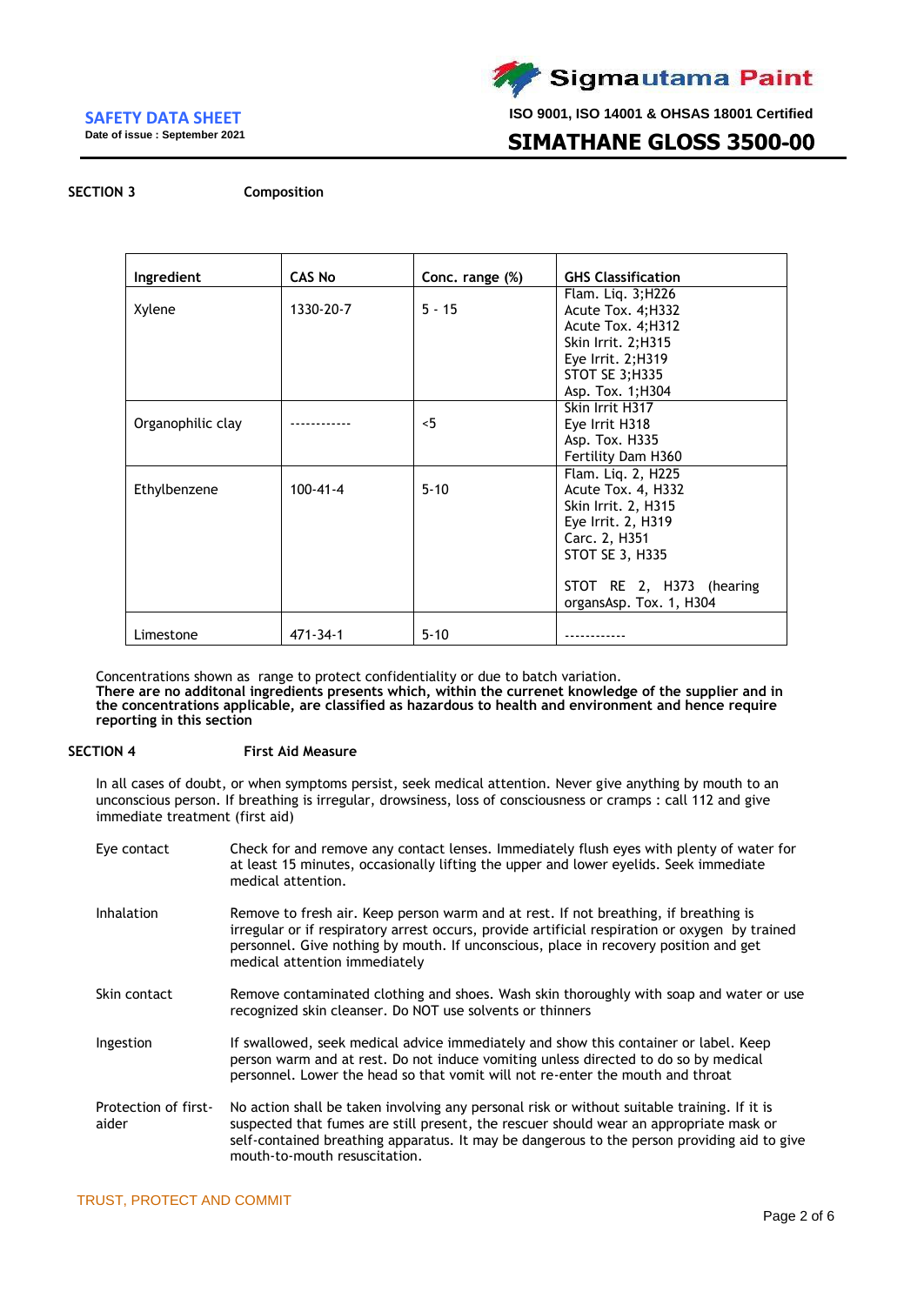**Date of issue : September 2021**



**ISO 9001, ISO 14001 & OHSAS 18001 Certified**

**SIMATHANE GLOSS 3500-00** 

#### **SECTION 5 Fire Fighting Measure**

|                  | Extinguishing media                                                       | Recommended : Alcohol resistant foam, CO2 , powder, water spray (foam)<br>Not to be used : water jet                                                                                                                                                                                                                                                                                                                                                                                                                                                                                                             |
|------------------|---------------------------------------------------------------------------|------------------------------------------------------------------------------------------------------------------------------------------------------------------------------------------------------------------------------------------------------------------------------------------------------------------------------------------------------------------------------------------------------------------------------------------------------------------------------------------------------------------------------------------------------------------------------------------------------------------|
| or mixture       | Hazards from the substance                                                | Flammable liquid and vapor. In a fire or heated, a pressure increase will occur<br>and the container may burst, with the risk of a subsequent explosion. Runoff to<br>sewer may create fire or explosion hazard.<br>This material is toxic to aquatic life with long lasting effects. Fire water<br>contaminated with this material must be contained and prevented from being<br>discharged to any waterway, sewer or drain.                                                                                                                                                                                    |
| products         | Hazardous combustion                                                      | Decomposition products may include the following materials : carbon oxides<br>metal oxide/oxides.                                                                                                                                                                                                                                                                                                                                                                                                                                                                                                                |
| fighter          | Special equipment for fire                                                | Fire-fighters should wear appropriate protective equipment and self-contained<br>breathing apparatus (SCBA) with a full face-piece operated in positive pressure<br>mode.                                                                                                                                                                                                                                                                                                                                                                                                                                        |
| <b>SECTION 6</b> |                                                                           | Accidental release measurement                                                                                                                                                                                                                                                                                                                                                                                                                                                                                                                                                                                   |
|                  | Personal precautions,<br>protective equipment and<br>emergency procedures | No action shall be taken involving any personal risk or without suitable training. If<br>the product contaminates lakes, rivers, or sewers, inform the appropriate<br>authorities in accordance with local regulations. Avoid all direct contact with the<br>spilled material. Exclude sources of ignition and be aware of explosion hazard.<br>Ventilate the area. Avoid breathing vapor or mist. Refer to protective measures<br>listed in sections 7 and 8.                                                                                                                                                   |
|                  | Environmental precautions                                                 | Avoid dispersal of spilled material and runoff and contact with soil, waterways,<br>drains and sewers. Inform the relevant authorities if the product has caused<br>environmental pollution (sewers, waterways, soil or air). Water polluting material.<br>May be harmful to the environment if released in large quantities                                                                                                                                                                                                                                                                                     |
|                  | Methods for cleaning up                                                   | Stop leak if without risk. Move containers from spill area. Approach release from<br>upwind. Prevent entry into sewers, water courses, basements or confined areas.<br>Wash spillages into an effluent treatment plant or proceed as follows. Contain and<br>collect spillage with non-combustible, absorbent material e.g.sand, earth,<br>vermiculite or diatomaceous earth and place in container for disposal according to<br>local regulations (see section 13). Use spark-proof tools and explosion-proof<br>equipment. Contaminated absorbent material may pose the same hazard as the<br>spilled product. |
| SECTION 7        |                                                                           | Handling and storage                                                                                                                                                                                                                                                                                                                                                                                                                                                                                                                                                                                             |
| Handling         |                                                                           | Vapor are heavier than air and may spread along floors. Vapors may form explosive<br>mixtures with air. Prevent the creation of flammable or explosive concentrations<br>of vapors in air and avoid vapor concentrations higher than the occupational<br>exposure limits. In addition, the product should be used only in areas from which                                                                                                                                                                                                                                                                       |

all naked lights and other sources of ignition have been excluded. Electrical equipment should be protected to the appropriate standard. To dissipate static electricity during transfer, ground drum and connect to receiving container with bonding strap. No sparking tools should be used. Avoid inhalation of vapour, dust and spray mist. Avoid contact with skin and eyes. Eating, drinking and smoking should be prohibited in area where this material is

handled, stored and processed. Appropriate personal protective equipment: see section 8. Always keep in containers made from the same material as the original one.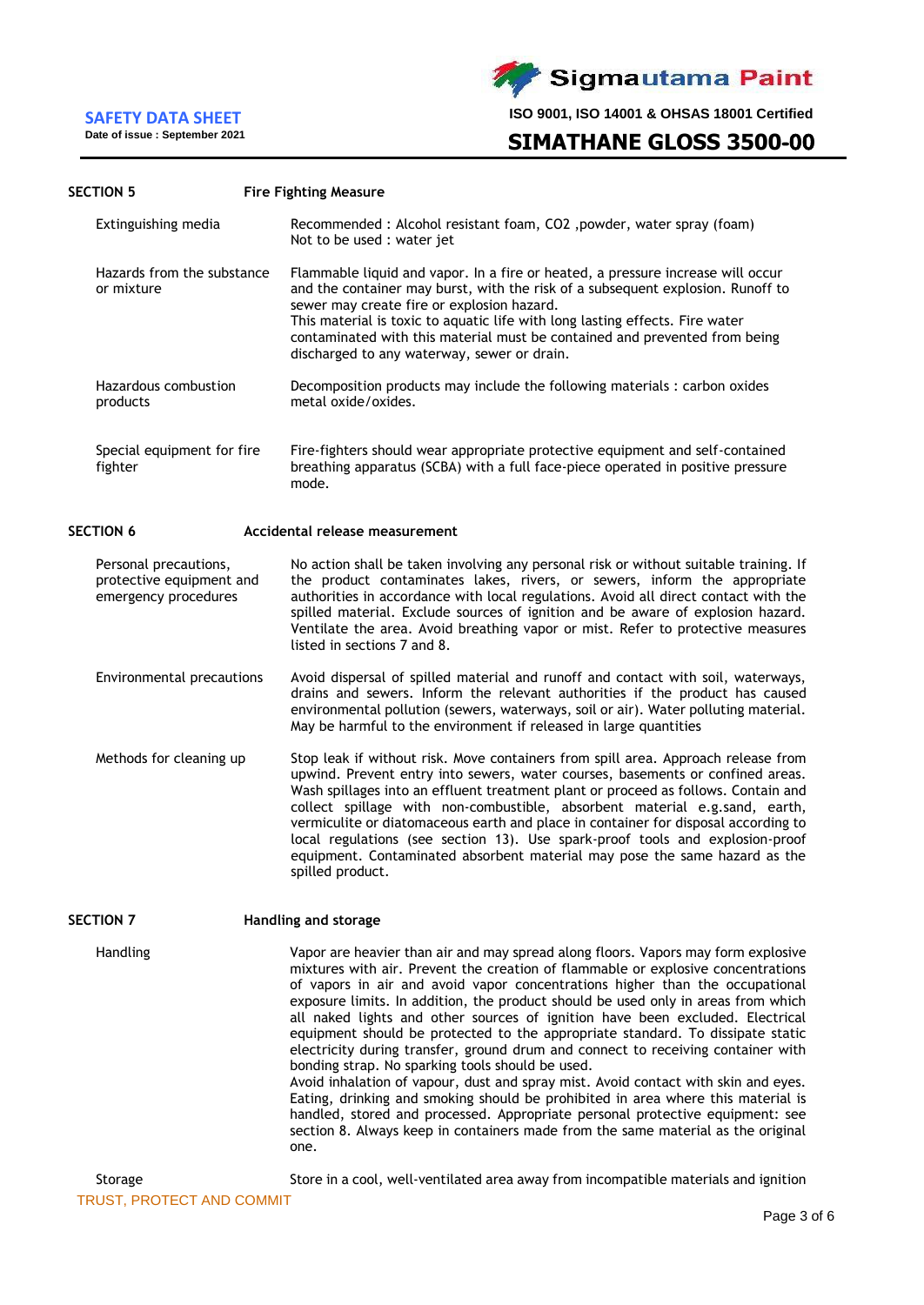

# **SIMATHANE GLOSS 3500-00**

sources. Keep out of the reach of children. Keep away from : Oxidizing agents, strong alkalis, strong acids. No smoking. Prevent unauthorized access. Containers that are opened must be carefully resealed and kept upright to prevent leakage. Store in accordance with local requlations.

**SECTION 8 Exposure control/personal protection**

| Ingredient         | <b>Exposure limit</b>                                    |
|--------------------|----------------------------------------------------------|
| Organophillic clay | <b>OSHA PEL</b>                                          |
|                    | TWA : $10 \text{ mg/m}^3$                                |
| Xylene             | <b>OSHA 2013</b>                                         |
|                    | TWA : ppm $(435 \text{ mg/m}^3)$                         |
| Ethylbenzene       | <b>OSHA PEL</b>                                          |
|                    | TWA 100 ppm $(435 \text{ mg/m}^3)$                       |
| Limestone          | TWA 15 mg/m <sup>3</sup> (total) TWA 5 mg/m <sup>3</sup> |
|                    | (resp)                                                   |

### Personal Protection



| <b>Respiratory Protection</b>                                                                                                                                                                                                                                                                                                                                                                                                                                                                                                                                                                              |
|------------------------------------------------------------------------------------------------------------------------------------------------------------------------------------------------------------------------------------------------------------------------------------------------------------------------------------------------------------------------------------------------------------------------------------------------------------------------------------------------------------------------------------------------------------------------------------------------------------|
| Use a NIOSH APPROVED RESPIRATOR                                                                                                                                                                                                                                                                                                                                                                                                                                                                                                                                                                            |
| Eye Protection                                                                                                                                                                                                                                                                                                                                                                                                                                                                                                                                                                                             |
| Use GOGGLES OR FACE SHIELD                                                                                                                                                                                                                                                                                                                                                                                                                                                                                                                                                                                 |
| Hand<br>Protection (Gloves)                                                                                                                                                                                                                                                                                                                                                                                                                                                                                                                                                                                |
| RUBBER GLOVES AS NEEDED                                                                                                                                                                                                                                                                                                                                                                                                                                                                                                                                                                                    |
| Other Protective clothing or equipment                                                                                                                                                                                                                                                                                                                                                                                                                                                                                                                                                                     |
| USE APPRON OR OTHER CLOTHING TO AVOID SKIN CONTACT.                                                                                                                                                                                                                                                                                                                                                                                                                                                                                                                                                        |
| Work / hygienic practices                                                                                                                                                                                                                                                                                                                                                                                                                                                                                                                                                                                  |
| Wash skin and exposed clothing thoroughly with soap and water after use                                                                                                                                                                                                                                                                                                                                                                                                                                                                                                                                    |
| Personil protective equipment should be selected based on the task being<br>performed and the risks involved and should be approved by a specialist before<br>handling this product. Use a properly fitted, air-purifying or air fed respirator<br>complying with an approved standard. Gloves must be worn for all work that may<br>result in soiling. Apron/coveralls/protective clothing must be worn when soiling is<br>so great that regular work clothes do not adequately protect skin against contact<br>with the product. Safety eyewear should be used when there is a likelihood of<br>exposure |
| Keep gas, vapor, or dust cocentration below any lower explosive limit. Arrange                                                                                                                                                                                                                                                                                                                                                                                                                                                                                                                             |

- Engineering controls sufficient ventilation by local exhaust ventilation and good general ventilation to keep the airborne concentrations of vapors or dust lowest possible and below their respective threshold limit value. Ensure that eyewash stations and safety showers are proximal to the work-station location
- Hygiene measures Wash hands, forearms, and face thoroughly after handling compounds and before eating, smoking, using lavatory, and at the end of day.
- Environmental exposure controls Emissions from ventilation or work process equipment should be checked to ensure they comply with the requirements of environmental protection legislation. In some cases, fume scrubbers, filter or engineering modifications to the process equipment will be necessary to reduce emissions to acceptable levels

| <b>SECTION 9</b>                 | Physical and chemical properties |  |  |
|----------------------------------|----------------------------------|--|--|
| Physical                         | Liauid                           |  |  |
| Colour                           | Various colour                   |  |  |
| Odor                             | Solvent like                     |  |  |
| <b>TRUST, PROTECT AND COMMIT</b> |                                  |  |  |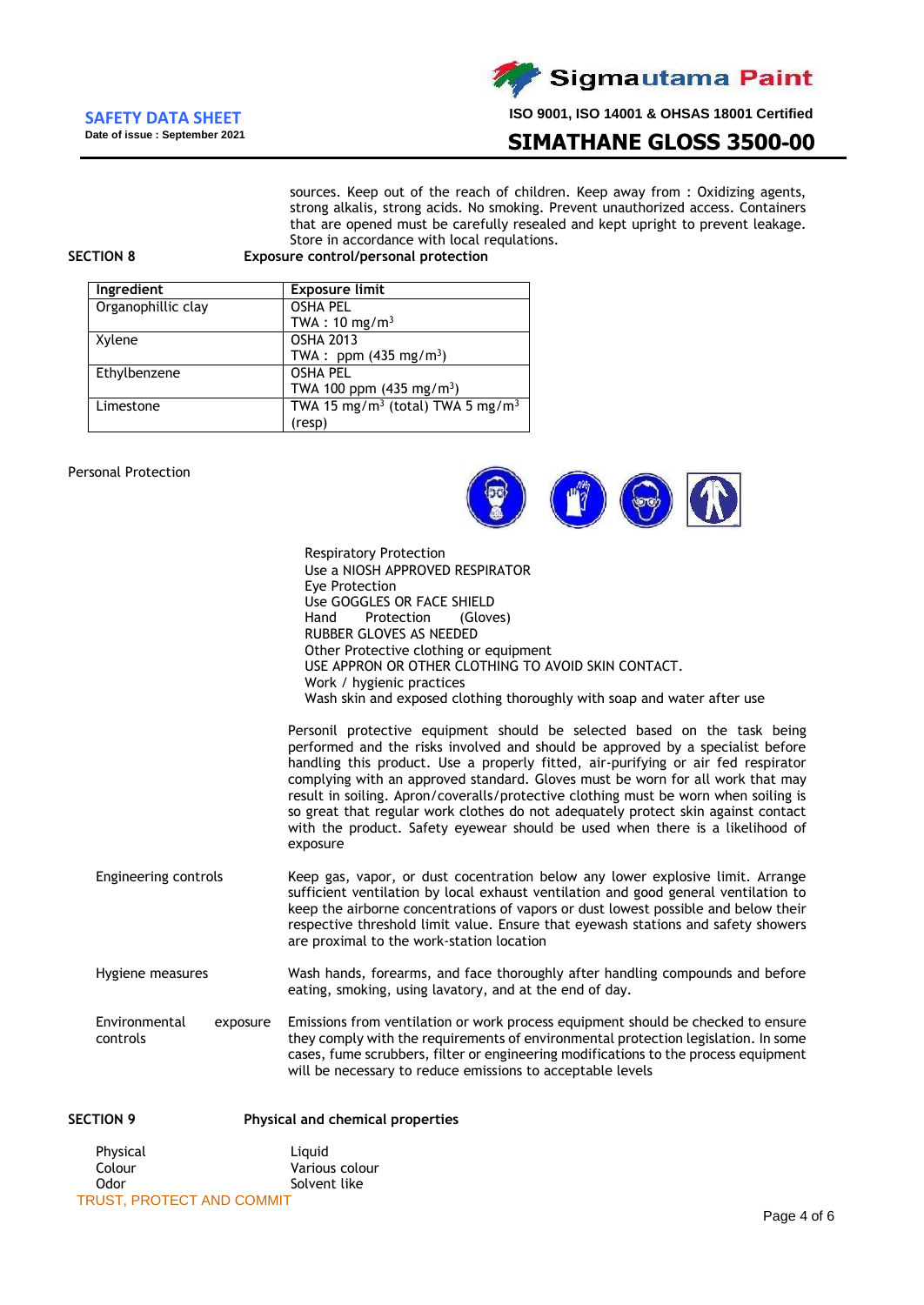

**Sigmautama Paint** 

**ISO 9001, ISO 14001 & OHSAS 18001 Certified**

# **SIMATHANE GLOSS 3500-00**

| Flash point<br>Vapor density<br>Spesific density<br>Viscosity<br>Solubilities | Closed cup, $25.3$ °C<br>Heavier than air<br>$1.20 \pm 0.15$ Kg/L<br>9-12 poise<br>Insoluble : cold & hot water                                                            |
|-------------------------------------------------------------------------------|----------------------------------------------------------------------------------------------------------------------------------------------------------------------------|
| <b>SECTION 10</b>                                                             | Stability and reactivity                                                                                                                                                   |
| Reactivity and chemical<br>stability                                          | This product is stable                                                                                                                                                     |
| Hazardous decomposition<br>products                                           | Under norma conditions of storage and use, hazardous decomposiiton products<br>should not be produced                                                                      |
| Conditions to avoid                                                           | Avoid all possible sources of ignition (spark or flame). Do not pressurized, cut,<br>weld, braze, solder, drill, grind or expose containers to heat or sources of ignition |

# **SECTION 11 Toxicological information**

| Ingredient         | Oral LD 50, mg/kg      | Skin LD 50, mg/kg   | <b>Inhalation vapor LD</b><br>50, mg/l/4 hours |
|--------------------|------------------------|---------------------|------------------------------------------------|
| Organoophilic clay | $>$ 20000 mg/kg, rat   | No data             | No data                                        |
| Xylene             | 4300 mg/kg, rat        | >2000 mg/kg, rabbit | 6350 ppm, rat                                  |
| Limestone          | 6450 mg/kg (oral, rat) | No data             | No data                                        |
| Ethylbenzene       | 3500 mg/kg, rat        | 500 mg/kg, rabbit   | 4000 ppm, rabbit                               |

# **SECTION 12 Ecological information**

| Ingredient         | 96 hr LC50 fish,<br>mg/l                        | 48 hr EC50 crustacea,<br>mq/l                         | 96 hr EC50 algae,<br>mq/l                              |
|--------------------|-------------------------------------------------|-------------------------------------------------------|--------------------------------------------------------|
| Organoophilic clay | >30000 mg/L Acartia Tonsa                       | >10000 skeletonema<br>costatum                        | Not Available                                          |
| Xylene             | 3.30, Oncorhynchus<br>mvkiss                    | 8.50, Palaemonetes<br>pugio                           | 100.00 (72 hr),<br>Chlorococcales                      |
| Limestone          | Not Available                                   | Not Available                                         | Not Available                                          |
| Ethylbenzene       | 5.1 to 5.7 mg/l Marine water<br>Menidia menidia | 18.4 to 25.4 mg/l Daphnia -<br>Daphnia magna -Neonate | 3,6 mg/l Algae -<br>Pseudokirchneriella<br>subcapitata |

Environmental precaution : harmful to aquatic organisme, may cause long term adverse effect in the aquatic environement.

### **SECTION 13 Disposal consideration**

The generation of waste should be avoided or minimized wherever possible. Disposal of this product, solutions and any by products should at all times comply with the requirements of environmental protection and waste disposal legislation and any regional local authority requirements. Residues of the product is listed as hazardous waste. Dispose of according to all state and local applicable regulations.

Waste should not be disposed of untreated to the sewer unless fully compliant with the requirements of all authorities with jurisdiction. Spillage, remains, discarded clothes and similar should be discarded in a fireproof container. The information presented below only applies to the material as supplied. The identification based on characteristic or listing may not apply if the material has been used or otherwise contaminated.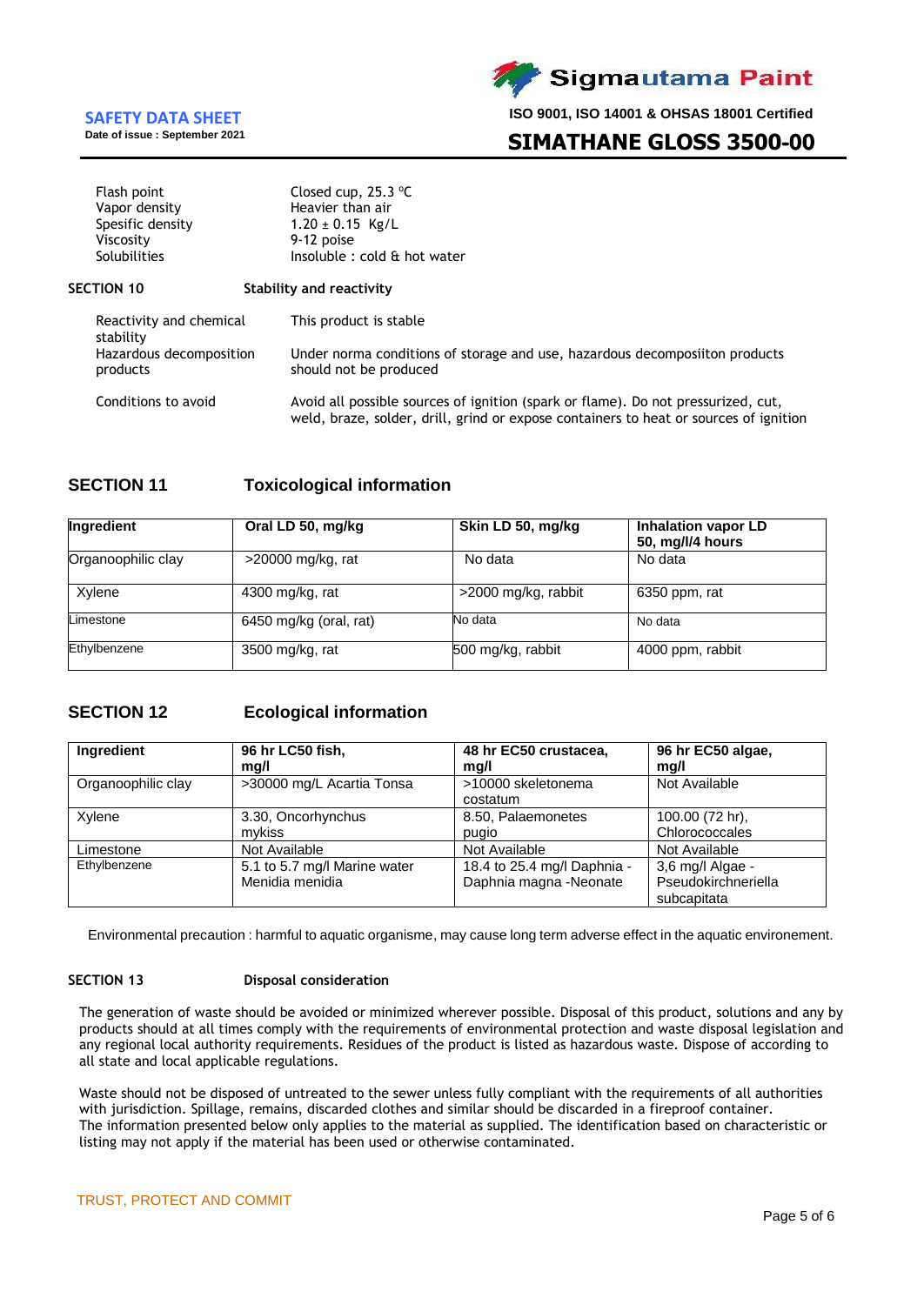**Date of issue : September 2021**

**ISO 9001, ISO 14001 & OHSAS 18001 Certified**

# **SIMATHANE GLOSS 3500-00**

#### **SECTION 14 Transport information**

| Transport within<br>user's premises |                | Always transport in closed containers that are upright and secure. Ensure that persons<br>transporting the product know what to do in the event of an accident or spillage |   |                               |        |      |                           |
|-------------------------------------|----------------|----------------------------------------------------------------------------------------------------------------------------------------------------------------------------|---|-------------------------------|--------|------|---------------------------|
|                                     | UN no.         | Proper shipping name                                                                                                                                                       |   | Transport hazard<br>class(es) | $PG^*$ | Env* | Additional<br>information |
| ADR/RID<br>Class                    | <b>UN 1263</b> | Paint                                                                                                                                                                      | 3 | AMMARINE                      | Ш      | Yes  |                           |
| <b>IMDG Class</b>                   | UN1263         | Paint (solvent naphtha)<br>(petroleum), light                                                                                                                              | 3 | <b>STATION</b>                | Ш      | Yes  |                           |
| <b>IATA Class</b>                   | UN1263         | aromatic<br>Paint                                                                                                                                                          | 3 |                               | Ш      | Yes  |                           |

PG\* : Packing group

Env\* : Environmental hazards

#### **SECTION 15 Regulatory information**

Safety, health and environmental regulation/legislation specific for the substance or mixture

#### **SECTION 16 Other information**

Abbreviation and acronyms GHS = Globally Harmonized System of Classification and Labelling of Chemicals

Disclaimer **TO THE BEST OUR KNOWLEDGE, THE INFORMATION CONTAINED HERE IN IS ACCURATE. HOWEVER, NEITHER PT. SIGMA UTAMA NOR ANY SUBSIDIARIES ASSUMES ANY LIABILITY WHATSOEVER FOR THE ACCURACY OR COMPLETENESS OF THE INFORMATION CONTAINED HEREIN. FINAL DETERMINATION OF SUITABILITY OF ANY MATERIAL IS THE SOLE RESPONSIBILITY OF THE USER. ALL MATERIAL MAY PRESENT UNKNOW HAZARD AND SHOULD BE USED IN CAUTION. ALTHOUGH CERTAIN HAZARD ARE DESCRIBED HEREIN, WE CAN NOT GUARANTEE THAT THESE ARE THE ONLY HAZARD, WHICH EXIST.**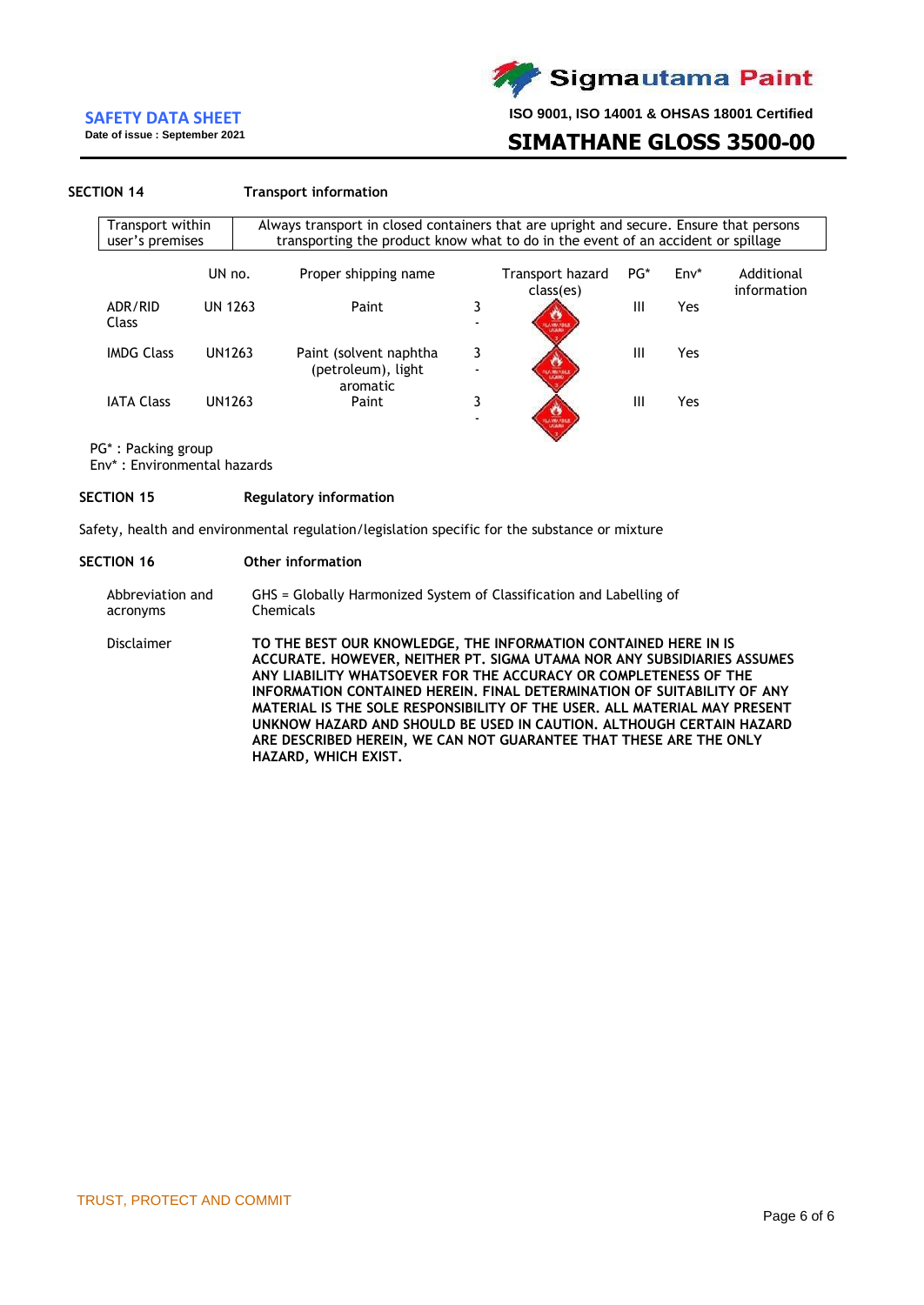

# **SAFETY DATA SHEET**<br>Date of issue : September 2021

**SECTION 1 Identification of the substance**

# **Date of issue : September 2021 SIMATHANE GLOSS 3500-00 HARDENER**

| <b>Trade Name</b><br><b>Product Code</b><br>Product Type | <b>SIMATHANE GLOSS HARDENER</b><br>3500-00<br>Liquid                                                                                                                                                                                                                                                                                                                                  |
|----------------------------------------------------------|---------------------------------------------------------------------------------------------------------------------------------------------------------------------------------------------------------------------------------------------------------------------------------------------------------------------------------------------------------------------------------------|
| Manufacturer's data                                      | <b>PT. SIGMA UTAMA</b><br>Jl. Landbuw No.1 Citeureup - Bogor, INDONESIA                                                                                                                                                                                                                                                                                                               |
| Emergency Telephone No.                                  | + 62-21-87 3042 (Fax)<br>+ 62-21-87 6310 (Office Hours)                                                                                                                                                                                                                                                                                                                               |
| <b>SECTION 2</b>                                         | <b>Hazard identification</b>                                                                                                                                                                                                                                                                                                                                                          |
| <b>OSHA/HCS Status</b>                                   | Considered hazardous by the OSHA Hazard Communication Standard (29 CFR<br>1910.1200)                                                                                                                                                                                                                                                                                                  |
| Classification of the<br>substance or mixture            | Flammable Liquid - Category 3<br>SKIN CORROSION/IRRITATION - Category 2<br>SERIOUS EYE DAMAGE/EYE IRRITATION - Category 2<br>SPECIFIC TARGET ORGAN TOXICITY (SINGLE EXPOSURE) (Respiratory tract<br>irritation) - Category 3<br><b>AQUATIC TOXICITY (CHRONIC) - Category 2</b>                                                                                                        |
| <b>Label elements</b><br>Hazard pictograms               |                                                                                                                                                                                                                                                                                                                                                                                       |
| Signal Word                                              | Warning                                                                                                                                                                                                                                                                                                                                                                               |
| <b>Hazard Statements</b>                                 | H226- Flammable liquid and vapor<br>H318- Causes serious eye damage<br>H315- Causes skin irritation<br>H317- May cause an alergic skin raction<br>H410- Very toxic to aquatic life with long lasting effects<br>H312- Harmful in contact with skin<br>H319- Causes serious Irritation<br>H335- May cause respiratory irritation<br>H304- May be fatal if swallowed and enters airways |
| <b>Precaultionary statements</b><br>Prevention           | Avoid breathing vapors, spray or mists. Wear protective gloves/protective<br>clothing/eye protection/face protection. Keep away from heat, hot surfaces, sparks,<br>open flames and other ignition sources. No smoking. Keep out of reach of children.<br>Keep container tightly closed. Use personal protective equipment as required.                                               |
| Response                                                 | IF IN EYES : Rinse cautiously with water for several minutes. Remove contact<br>lenses, if present and easy to do. Continue rinsing. If skin irritation occurs : get<br>medical attention                                                                                                                                                                                             |
| Storage                                                  | Store in a cool, well-ventilated area Store in a cool, well-ventilated area                                                                                                                                                                                                                                                                                                           |
| Disposal                                                 | Dispose of contents and container in accordance with all local, regional, national and<br>internasional regulation                                                                                                                                                                                                                                                                    |
| Hazardous ingredients                                    | Xylene                                                                                                                                                                                                                                                                                                                                                                                |
| Other Hazards                                            | None Known                                                                                                                                                                                                                                                                                                                                                                            |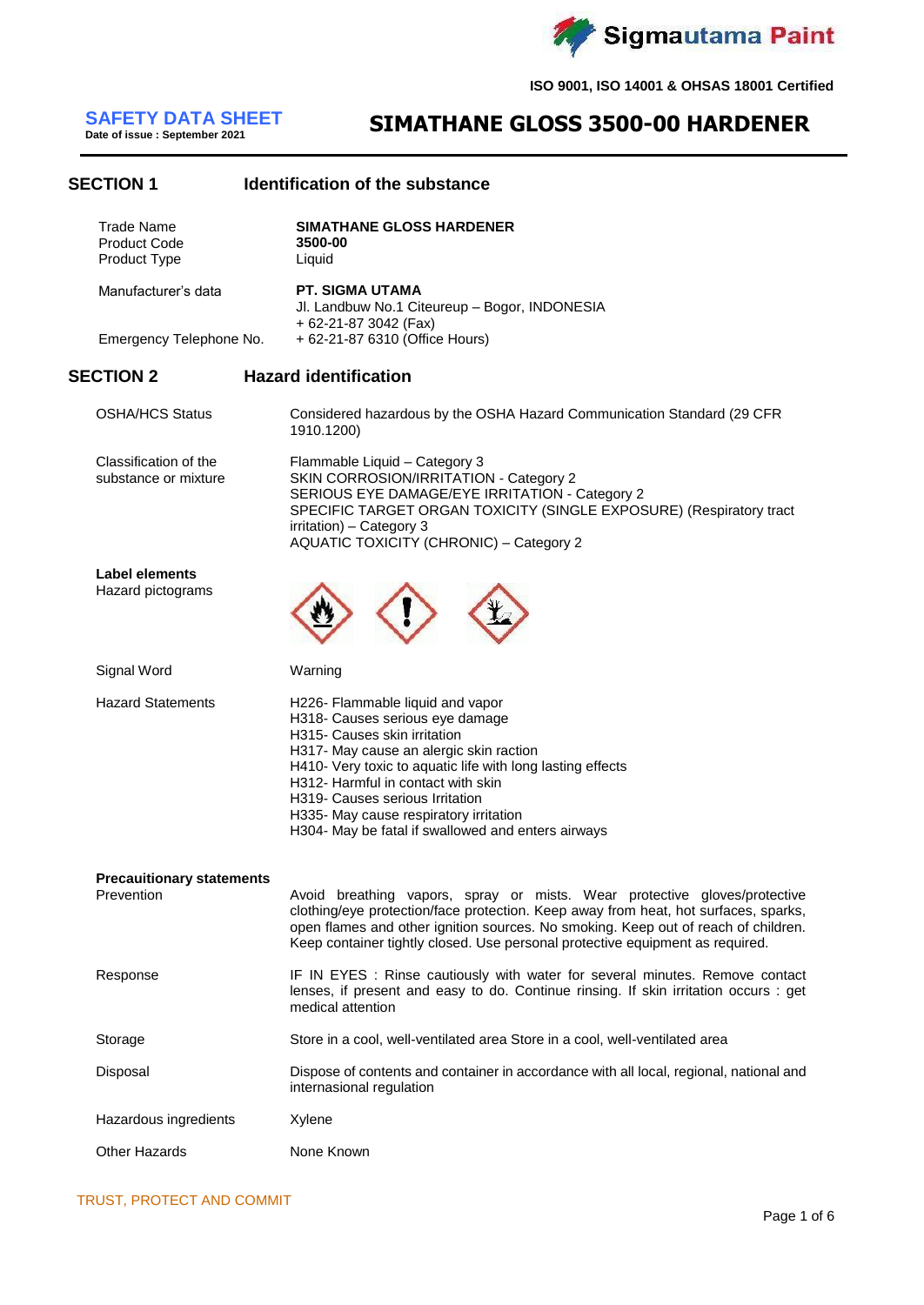

# **SAFETY DATA SHEET**<br>Date of issue : September 2021

# **Date of issue : September 2021 SIMATHANE GLOSS 3500-00 HARDENER**

# **SECTION 3 Composition**

| Ingredient                                  | <b>CAS No</b> | Conc. range (%) | <b>GHS Classification</b>                                                                                                                         |
|---------------------------------------------|---------------|-----------------|---------------------------------------------------------------------------------------------------------------------------------------------------|
| Xylene                                      | 1330-20-7     | 12,5            | Flam. Lig. 3; H226<br>Acute Tox. 4; H332<br>Acute Tox. 4: H312<br>Skin Irrit. 2:H315<br>Eye Irrit. 2; H319<br>STOT SE 3;H335<br>Asp. Tox. 1; H304 |
| HEXANE, 1, 6-DIISOCYANATO-<br>, HOMOPOLYMER | 28182-81-2    | 75              |                                                                                                                                                   |
| 1-METHOXY-2-PROPANOL<br><b>ACETATE</b>      | 108-65-6      | 12,5            | Flam. Liq. 3;H226<br>Fertility Dam H360<br>Aguat, Tox, H402                                                                                       |
| <b>HEXAMETHYLENE</b><br>DIISOCYANATE (HDI)  | 822-06-0      | < 0.3           |                                                                                                                                                   |

Concentrations shown as range to protect confidentiality or due to batch variation. **There are no additonal ingredients presents which, within the currenet knowledge of the supplier and in the concentrations applicable, are classified as hazardous to health and environment and hence require reporting in this section**

# **SECTION 4 First Aid Measure**

In all cases of doubt, or when symptoms persist, seek medical attention. Never give anything by mouth to an unconscious person. If breathing is irregular, drowsiness, loss of consciousness or cramps : call 112 and give immediate treatment (first aid)

| Eye contact               | Check for and remove any contact lenses. Immediately flush eyes with plenty of<br>water for at least 15 minutes, occasionally lifting the upper and lower eyelids. Seek<br>immediate medical attention.                                                                                                               |
|---------------------------|-----------------------------------------------------------------------------------------------------------------------------------------------------------------------------------------------------------------------------------------------------------------------------------------------------------------------|
| Inhalation                | Remove to fresh air. Keep person warm and at rest. If not breathing, if breathing is<br>irregular or if respiratory arrest occurs, provide artificial respiration or oxygen by<br>trained personnel. Give nothing by mouth. If unconscious, place in recovery<br>position and get medical attention immediately       |
| Skin contact              | Remove contaminated clothing and shoes. Wash skin thoroughly with soap and<br>water or use recognized skin cleanser. Do NOT use solvents or thinners                                                                                                                                                                  |
| Ingestion                 | If swallowed, seek medical advice immediately and show this container or label.<br>Keep person warm and at rest. Do not induce vomiting unless directed to do so by<br>medical personnel. Lower the head so that vomit will not re-enter the mouth and<br>throat                                                      |
| Protection of first-aider | No action shall be taken involving any personal risk or without suitable training. If it<br>is suspected that fumes are still present, the rescuer should wear an appropriate<br>mask or self-contained breathing apparatus. It may be dangerous to the person<br>providing aid to give mouth-to-mouth resuscitation. |
| <b>SECTION 5</b>          | <b>Fire Fighting Measure</b>                                                                                                                                                                                                                                                                                          |

| Extinguishing media                      | Recommended: Alcohol resistant foam, CO2, powder, water spray (foam)<br>Not to be used: water jet                                                                                                                                                                                                |
|------------------------------------------|--------------------------------------------------------------------------------------------------------------------------------------------------------------------------------------------------------------------------------------------------------------------------------------------------|
| Hazards from the substance<br>or mixture | Flammable liquid and vapor. In a fire or heated, a pressure increase will occur and<br>the container may burst, with the risk of a subsequent explosion. Runoff to sewer<br>may create fire or explosion hazard.<br>This material is toxic to aquatic life with long lasting effects. Fire water |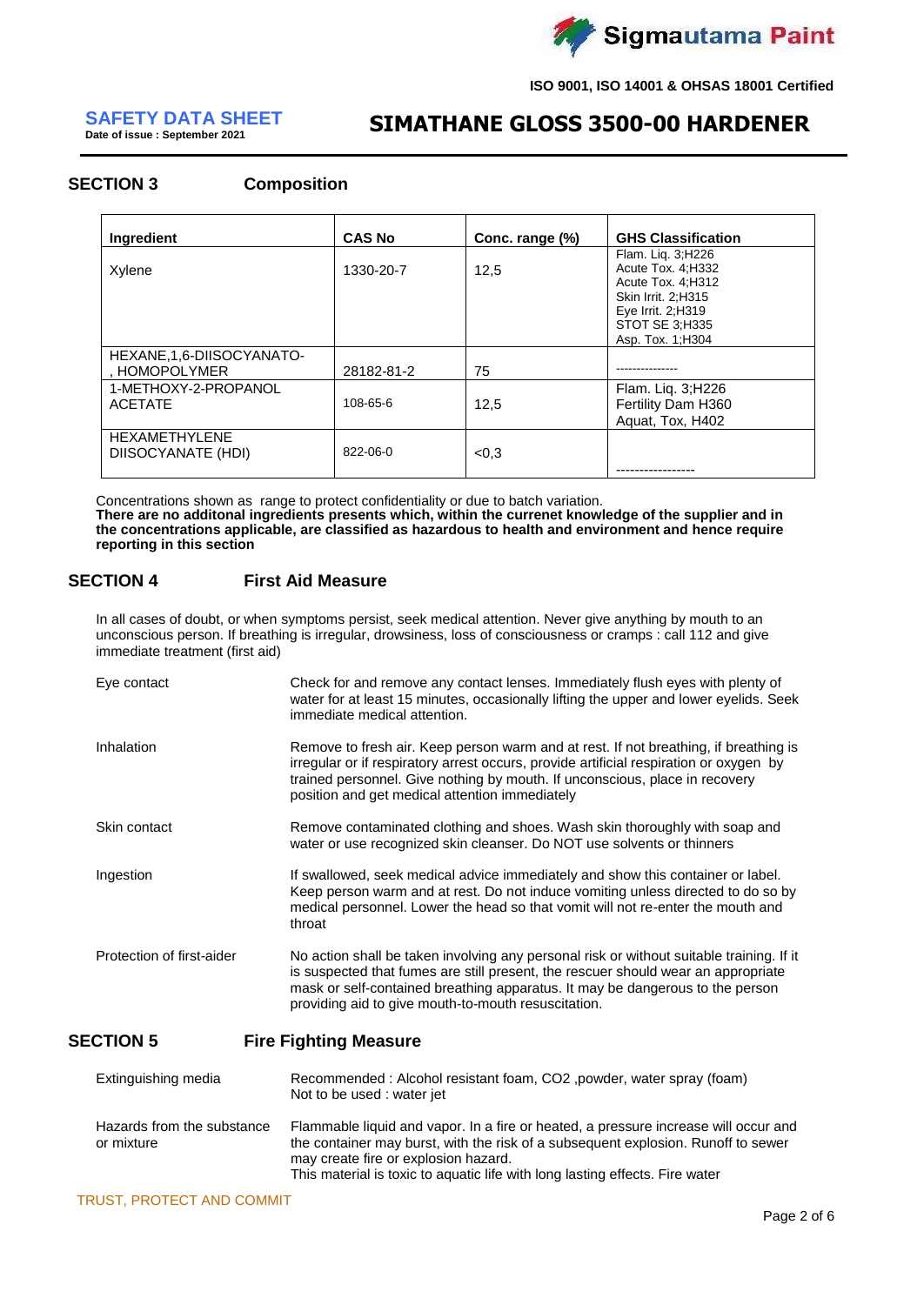Sigmautama Paint

**ISO 9001, ISO 14001 & OHSAS 18001 Certified**

# **SAFETY DATA SHEET**<br>Date of issue : September 2021

# **Date of issue : September 2021 SIMATHANE GLOSS 3500-00 HARDENER**

| Hazardous combustion<br>products      | contaminated with this material must be contained and prevented from being<br>discharged to any waterway, sewer or drain.<br>Decomposition products may include the following materials : carbon oxides metal<br>oxide/oxides. |
|---------------------------------------|--------------------------------------------------------------------------------------------------------------------------------------------------------------------------------------------------------------------------------|
| Special equipment for fire<br>fighter | Fire-fighters should wear appropriate protective equipment and self-contained<br>breathing apparatus (SCBA) with a full face-piece operated in positive pressure<br>mode.                                                      |

### **SECTION 6 Accidental release measurement**

Personal precautions, protective equipment and emergency procedures No action shall be taken involving any personal risk or without suitable training. If the product contaminates lakes, rivers, or sewers, inform the appropriate authorities in accordance with local regulations. Avoid all direct contact with the spilled material. Exclude sources of ignition and be aware of explosion hazard. Ventilate the area. Avoid breathing vapor or mist. Refer to protective measures listed in sections 7 & 8.

- Environmental precautions Avoid dispersal of spilled material and runoff and contact with soil, waterways, drains and sewers. Inform the relevant authorities if the product has caused environmental pollution (sewers, waterways, soil or air). Water polluting material. May be harmful to the environment if released in large quantities.
- Methods for cleaning up Stop leak if without risk. Move containers from spill area. Approach release from upwind. Prevent entry into sewers, water courses, basements or confined areas. Wash spillages into an effluent treatment plant or proceed as follows. Contain and collect spillage with non-combustible, absorbent material e.g.sand, earth, vermiculite or diatomaceous earth and place in container for disposal according to local regulations (see section 13). Use spark-proof tools and explosion-proof equipment. Contaminated absorbent material may pose the same hazard as the spilled product.

# **SECTION 7 Handling and storage**

Handling Vapor are heavier than air and may spread along floors. Vapors may form explosive mixtures with air. Prevent the creation of flammable or explosive concentrations of vapors in air and avoid vapor concentrations higher than the occupational exposure limits. In addition, the product should be used only in areas from which all naked lights and other sources of ignition have been excluded. Electrical equipment should be protected to the appropriate standard. To dissipate static electricity during transfer, ground drum and connect to receiving container with bonding strap. No sparking tools should be used. Avoid inhalation of vapour, dust and spray mist. Avoid contact with skin and eyes. Eating, drinking and smoking should be prohibited in area where this material is handled, stored and processed. Appropriate personal protective equipment: see section 8. Always keep in containers made from the same material as the original one. Storage Store in a cool, well-ventilated area away from incompatible materials and ignition sources. Keep out of the reach of children. Keep away from : Oxidizing agents, strong alkalis, strong acids. No smoking. Prevent unauthorized access. Containers that are opened must be carefully resealed and kept upright to prevent leakage.

Store in accordance with local requlations.

### **SECTION 8 Exposure control/personal protection**

| <b>Ingredient</b>            | <b>Exposure limit</b>                 |
|------------------------------|---------------------------------------|
|                              | <b>OSHA 2013</b>                      |
| Xvlene                       | TWA: 100 ppm (435 mg/m <sup>3</sup> ) |
| HEXANE, 1, 6-DIISOCYANATO-,  | OSHA PEL                              |
| <b>HOMOPOLYMER</b>           | TWA: 1 mg/m <sup>3</sup>              |
| 1-METHOXY-2-PROPANOL ACETATE | OSHA PEL                              |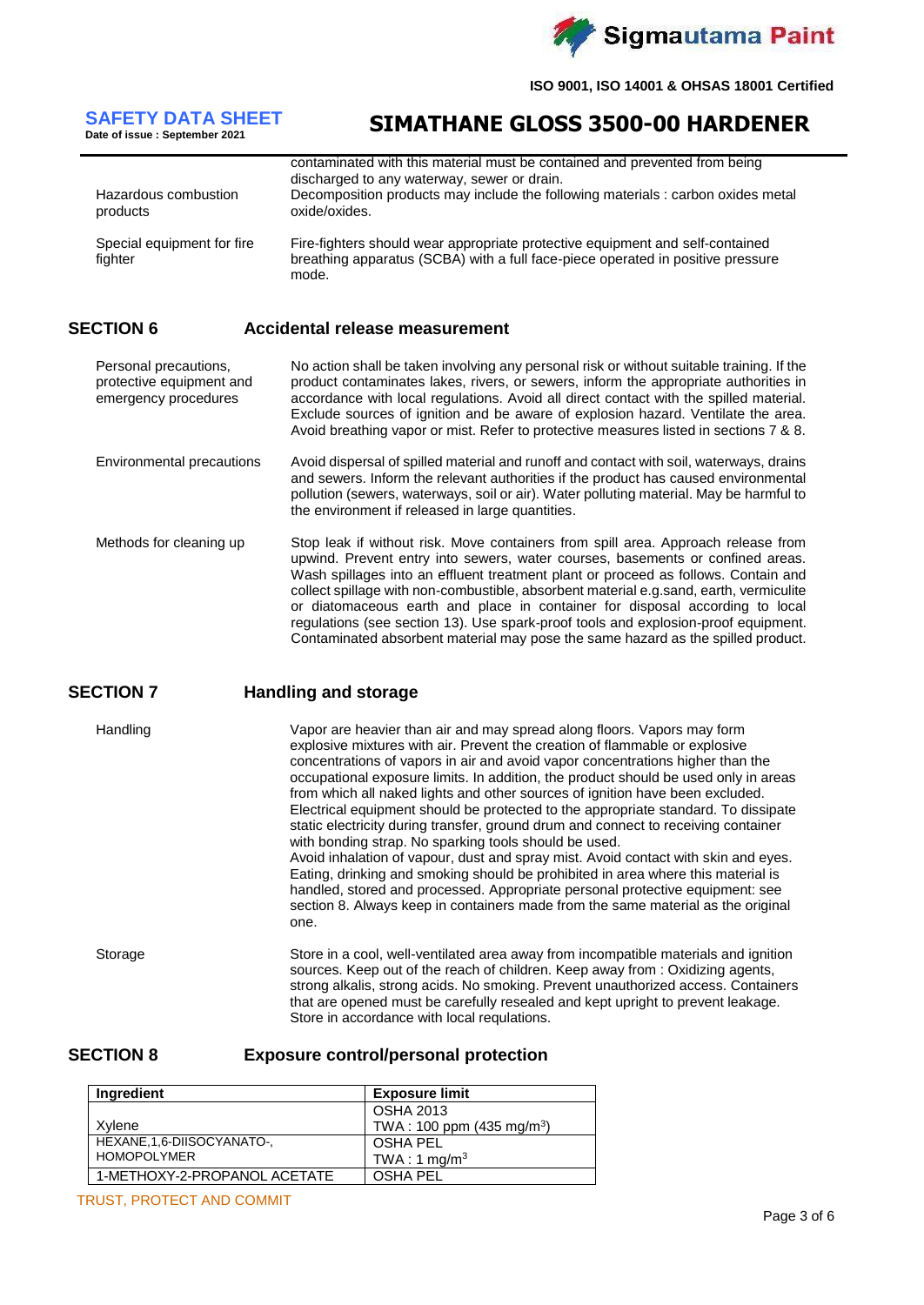

# **SAFETY DATA SHEET**<br>Date of issue : September 2021

# **Date of issue : September 2021 SIMATHANE GLOSS 3500-00 HARDENER**

|                            | TWA : 50 PPM                    |                                                    |  |
|----------------------------|---------------------------------|----------------------------------------------------|--|
| HEXAMETHYLENE DIISOCYANATE | <b>OSHA PEL</b>                 |                                                    |  |
| (HDI)                      | TWA (500 mg/m <sup>3</sup> )    |                                                    |  |
| <b>Personal Protection</b> |                                 |                                                    |  |
|                            | Use a NIOSH APPROVED RESPIRATOR |                                                    |  |
|                            | Use GOGGLES OR FACE SHIELD      |                                                    |  |
|                            | RUBBER GLOVES AS NEEDED         | USE APPRON OR OTHER CLOTHING TO AVOID SKIN CONTACT |  |
|                            |                                 |                                                    |  |

Personil protective equipment should be selected based on the task being performed and the risks involved and should be approved by a specialist before handling this product. Use a properly fitted, air-purifying or air fed respirator complying with an approved standard. Gloves must be worn for all work that may result in soiling. Apron/coveralls/protective clothing must be worn when soiling is so great that regular work clothes do not adequately protect skin against contact with the product. Safety eyewear should be used when there is a likelihood of exposure

Engineering controls Keep gas, vapor, or dust cocentration below any lower explosive limit. Arrange sufficient ventilation by local exhaust ventilation and good general ventilation to keep the airborne concentrations of vapors or dust lowest possible and below their respective threshold limit value. Ensure that eyewash stations and safety showers are proximal to the workstation location

Hygiene measures Wash hands, forearms, and face thoroughly after handling compounds and before eating, smoking, using lavatory, and at the end of day.

Environmental exposure controls Emissions from ventilation or work process equipment should be checked to ensure they comply with the requirements of environmental protection legislation. In some cases, fume scrubbers, filter or engineering modifications to the process equipment will be necessary to reduce emissions to acceptable levels

# **SECTION 9 Physical and chemical properties**

| Physical            | Liquid clear transparent           |
|---------------------|------------------------------------|
| Odor                | Solvent-like                       |
| Flash point         | Closed cup; $(38^{\circ}C)$        |
| Vapor density       | Heavier than air                   |
| Spesific density    | $1.00 \pm 0.05$ gr/cm <sup>3</sup> |
| Viscosity           | 4-6 Poise/STR at 20°C              |
| <b>Solubilities</b> | Insoluble : cold & hot water       |
|                     |                                    |

# **SECTION 10 Stability and reactivity**

| Reactivity and chemical<br>stability | This product is stable                                                                                                                                                     |
|--------------------------------------|----------------------------------------------------------------------------------------------------------------------------------------------------------------------------|
| Hazardous decomposition<br>products  | Under norma conditions of storage and use, hazardous decomposition products should<br>not be produced                                                                      |
| Conditions to avoid                  | Avoid all possible sources of ignition (spark or flame). Do not pressurized, cut, weld,<br>braze, solder, drill, grind or expose containers to heat or sources of ignition |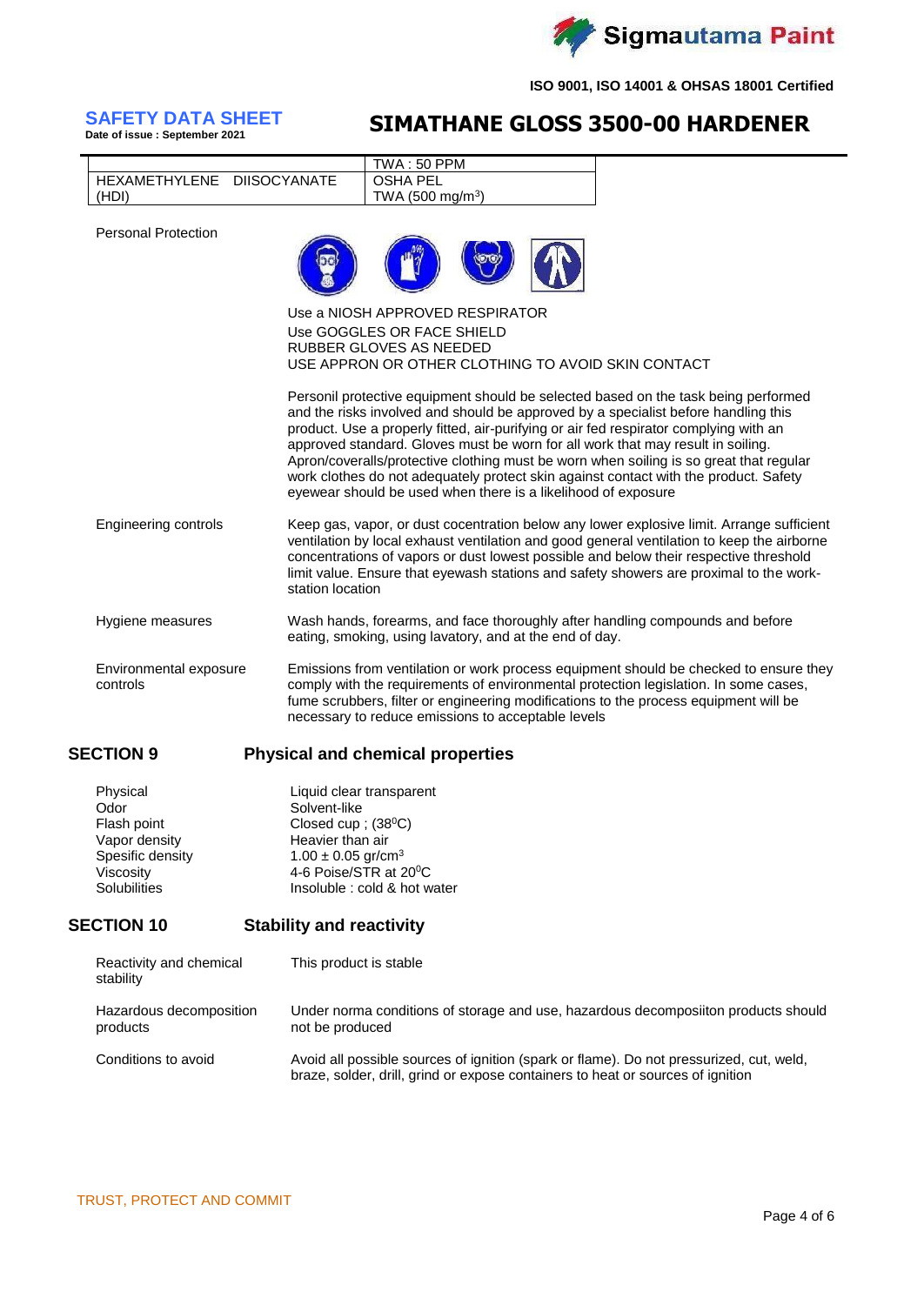

# **Date of issue : September 2021 SIMATHANE GLOSS 3500-00 HARDENER**

# **SECTION 11 Toxicological information**

| Ingredient                                        | Oral LD 50, mg/kg   | Skin LD 50, mg/kg   | <b>Inhalation vapor LD</b><br>50, mg/l/4 hours |
|---------------------------------------------------|---------------------|---------------------|------------------------------------------------|
| Xylene                                            | 4300 mg/kg, rat     | >2000 mg/kg, rabbit | 6350 ppm, rat                                  |
| HEXANE, 1, 6-DIISOCYANATO-,<br><b>HOMOPOLYMER</b> | >5000 mg/kg, rabbit | No data             | $>1,18$ mg/L, rat                              |
| 1-METHOXY-2-PROPANOL<br><b>ACETATE</b>            | 8532 mg/kg, rabbit  | No data             | 4000 ppm, rabbit                               |
| <b>HEXAMETHYLENE DIISOCYANATE</b><br>(HDI)        | No data             | No data             | No data                                        |

# **SECTION 12 Ecological information**

| <b>Ingredient</b>                                 | 96 hr LC50 fish,<br>mg/l            | 48 hr EC50 crustacea,<br>mg/l | 96 hr EC50 algae,<br>mq/l         |
|---------------------------------------------------|-------------------------------------|-------------------------------|-----------------------------------|
| Xylene                                            | 3.30, Oncorhynchus<br><b>Mykiss</b> | 8.50, Palaemonetes<br>pugio   | 100.00 (72 hr),<br>Chlorococcales |
| HEXANE, 1, 6-DIISOCYANATO-,<br><b>HOMOPOLYMER</b> | Not Available                       | Not Available                 | Not Available                     |
| 1-METHOXY-2-PROPANOL<br><b>ACETATE</b>            | Not Available                       | Not Available                 | Not Available                     |
| HEXAMETHYLENE<br>DIISOCYANATE (HDI)               | Not Available                       | Not Available                 | Not Available                     |

Environmental precaution : harmful to aquatic organism, may cause long term adeverse effect in the aquatic environment

# **SECTION 13 Disposal consideration**

The generation of waste should be avoided or minimized wherever possible. Disposal of this product, solutions and any by products should at all times comply with the requirements of environmental protection and waste disposal legislation and any regional local authority requirements. Residues of the product is listed as hazardous waste. Dispose of according to all state and local applicable regulations.

Waste should not be disposed of untreated to the sewer unless fully compliant with the requirements of all authorities with jurisdiction. Spillage, remains, discarded clothes and similar should be discarded in a fireproof container. The information presented below only applies to the material as supplied. The identification based on characteristic or listing may not apply if the material has been used or otherwise contaminated.

# **SECTION 14 Transport information**

| Transport within<br>user's premises |         | Always transport in closed containers that are upright and secure. Ensure that persons<br>transporting the product know what to do in the event of an accident or spillage |   |                  |       |        |             |
|-------------------------------------|---------|----------------------------------------------------------------------------------------------------------------------------------------------------------------------------|---|------------------|-------|--------|-------------|
|                                     | UN no.  | Proper shipping name                                                                                                                                                       |   | Transport hazard | $PG*$ | $Env*$ | Additional  |
| ADR/RID<br>Class                    | UN 1263 | Paint                                                                                                                                                                      | 3 | class(es)        | Ш     | Yes    | information |
| <b>IMDG</b><br>Class                | UN1263  | Paint (solvent naphtha<br>(petroleum), light aromatic                                                                                                                      | 3 |                  | Ш     | Yes    |             |